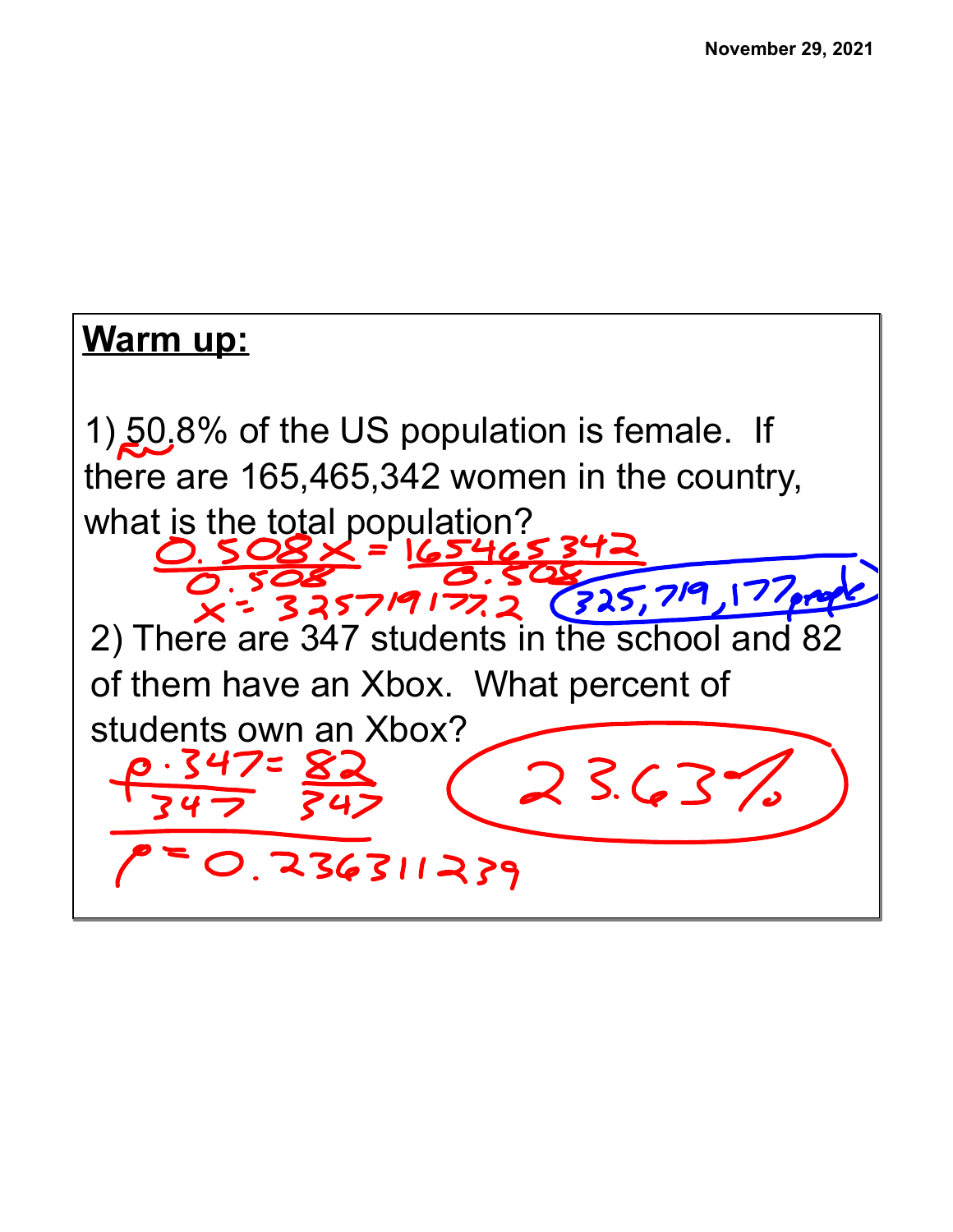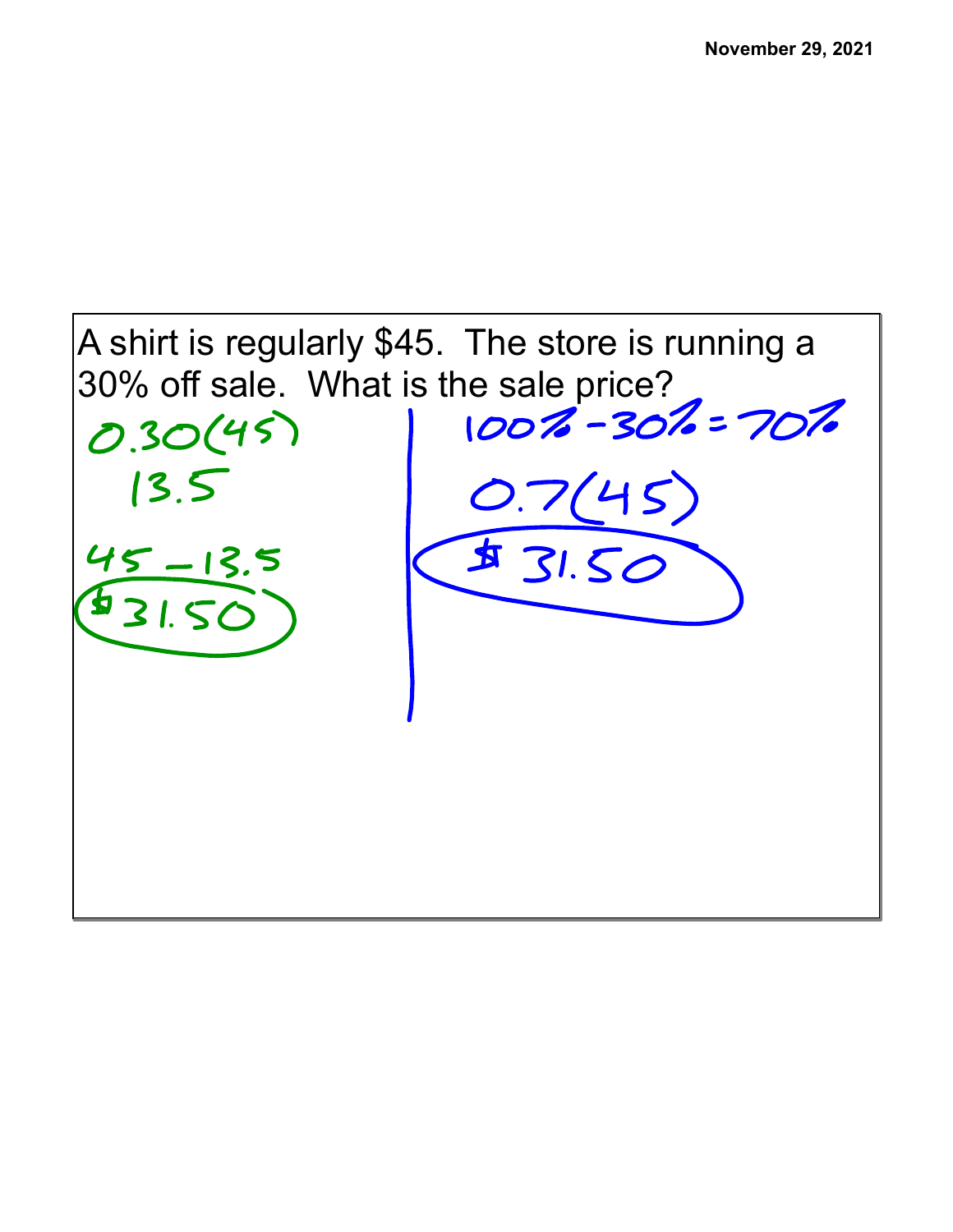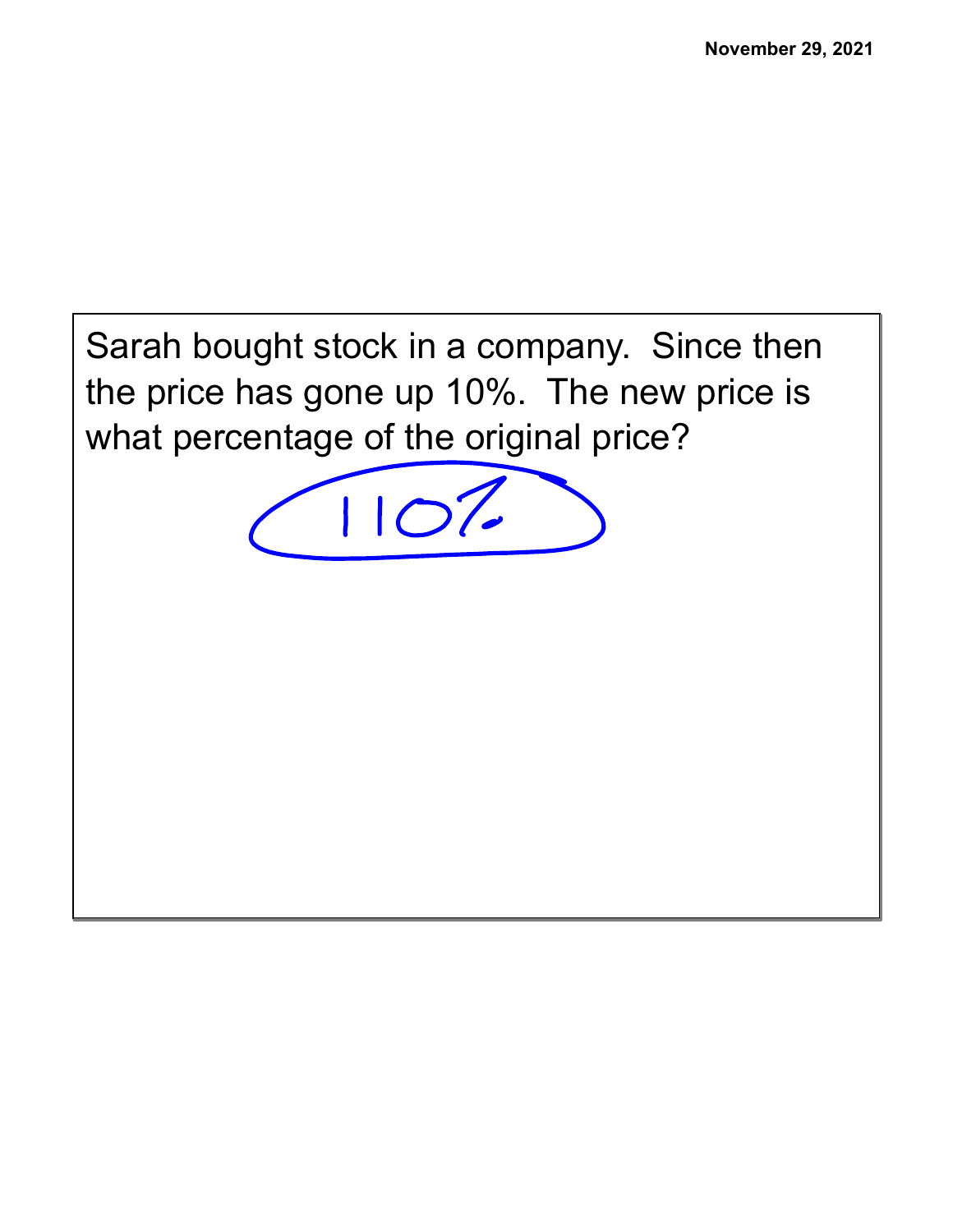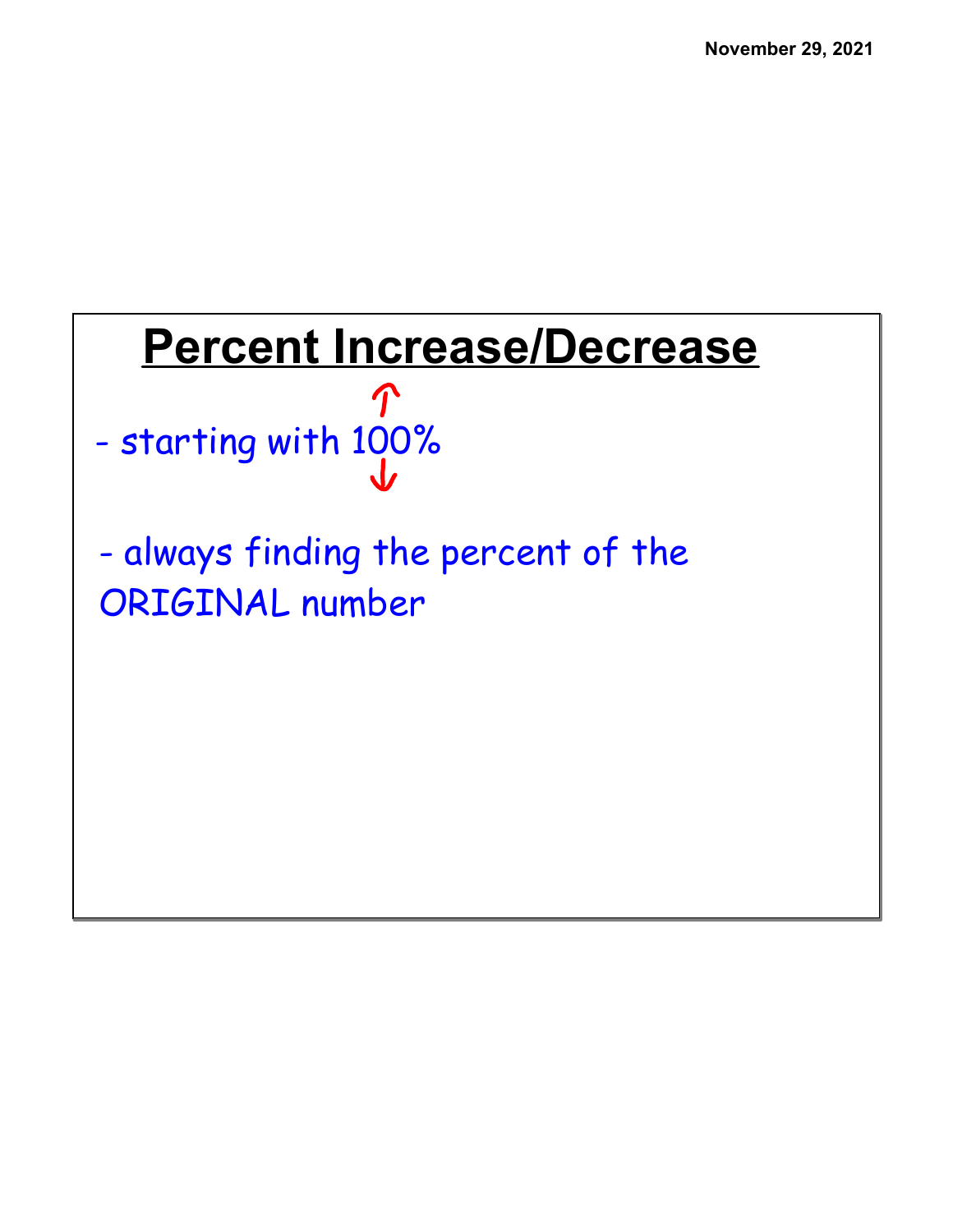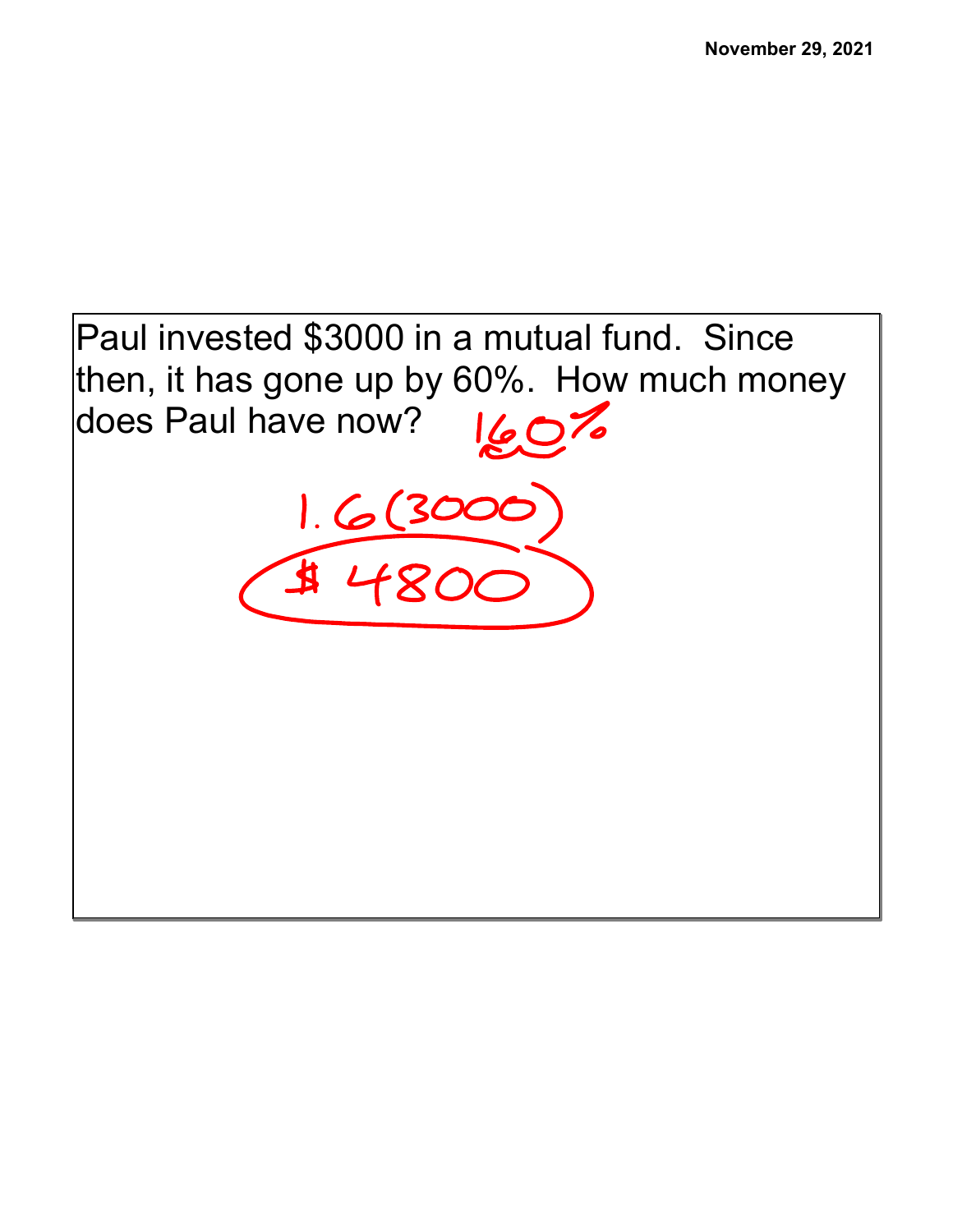Best Buy is having a 40% off sale on TVs. If you see a TV that has a sale price of \$360, what was the original price?

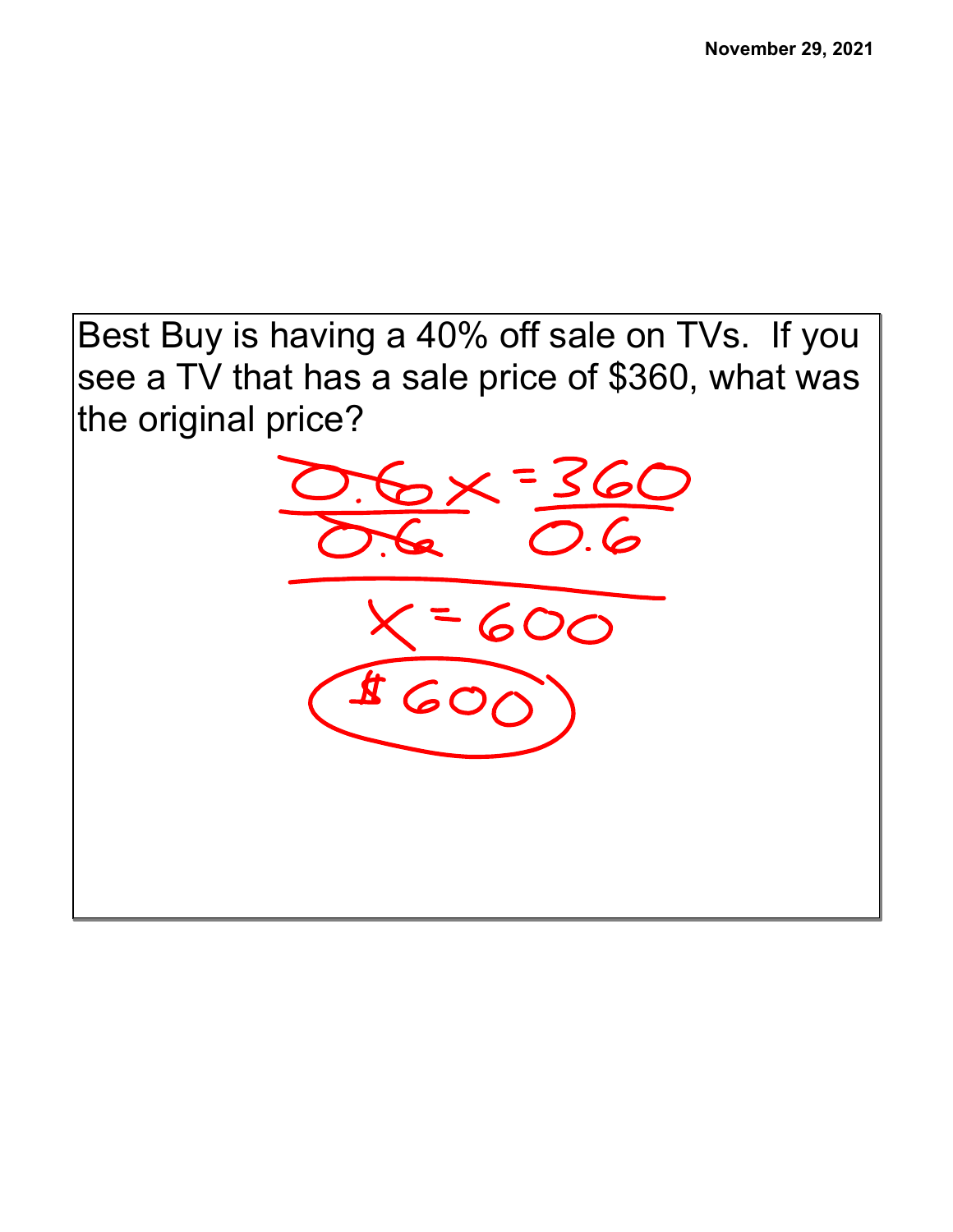1) Last year, the ski club had 42 members. This year, it has 48 members. What was the percent change. Round your final answer to the nearest hundredth.

2) Jefferson High School has 414 students. The enrollment has increased by 15% since last year. How many students were enrolled at the school last year?

3) A local store made \$350,000 in profit this year. 10 years ago, they made \$180,000. What was the percent change?

4) Kelly invested \$4500 in a retirement account. Since she invested her money, it has gone up by 30%. How much money is currently in her account?

5) A computer is on sale for \$450 as part of a 40% off sale. What is the original price of the computer?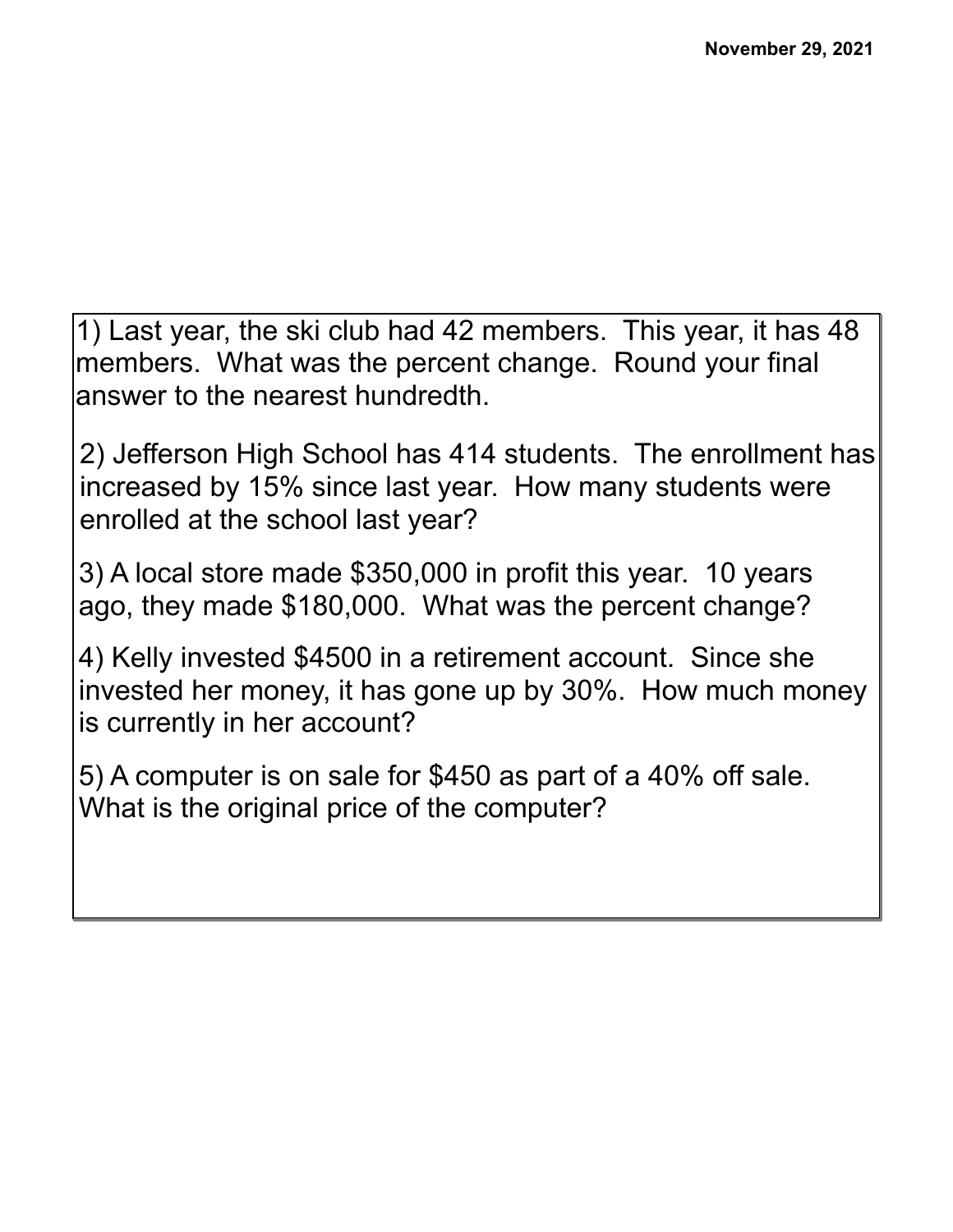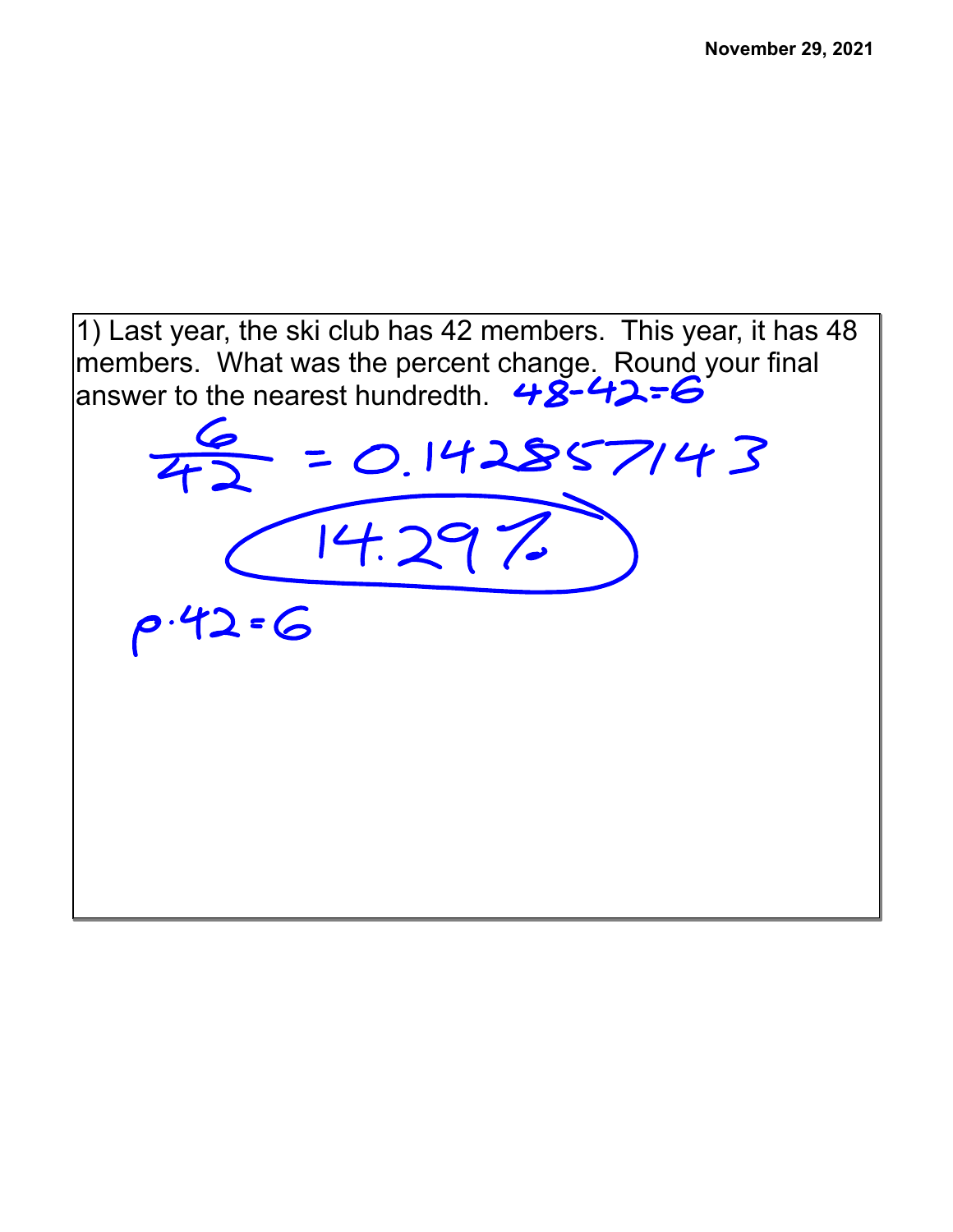2) Jefferson High School has 414 students. The enrollment has increased by 15% since last year. How many students were enrolled at the school last year?<br> $\frac{1.15 \times 7414}{1}$ 

 $X = 360$ <br>360 stackets

 $1.15$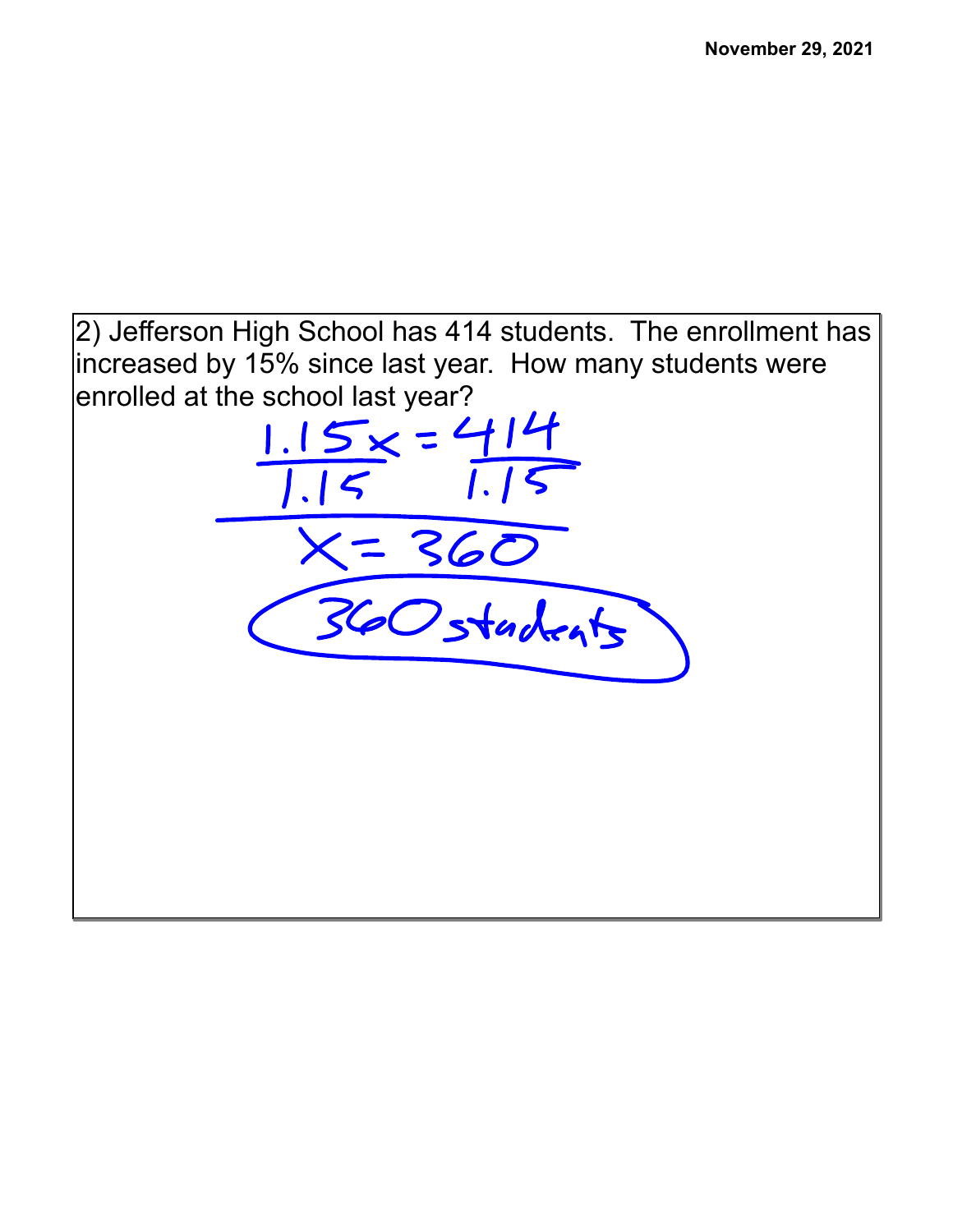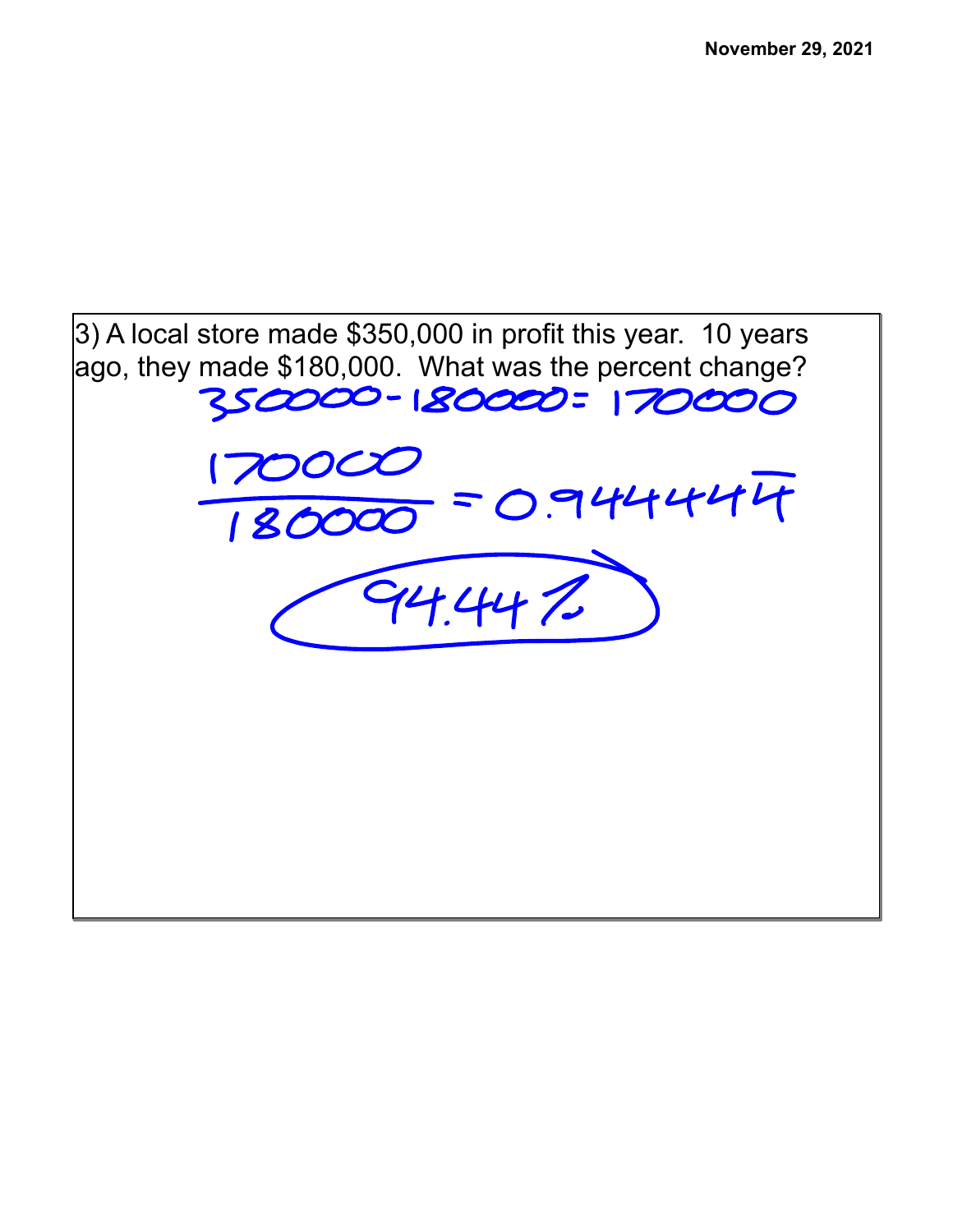